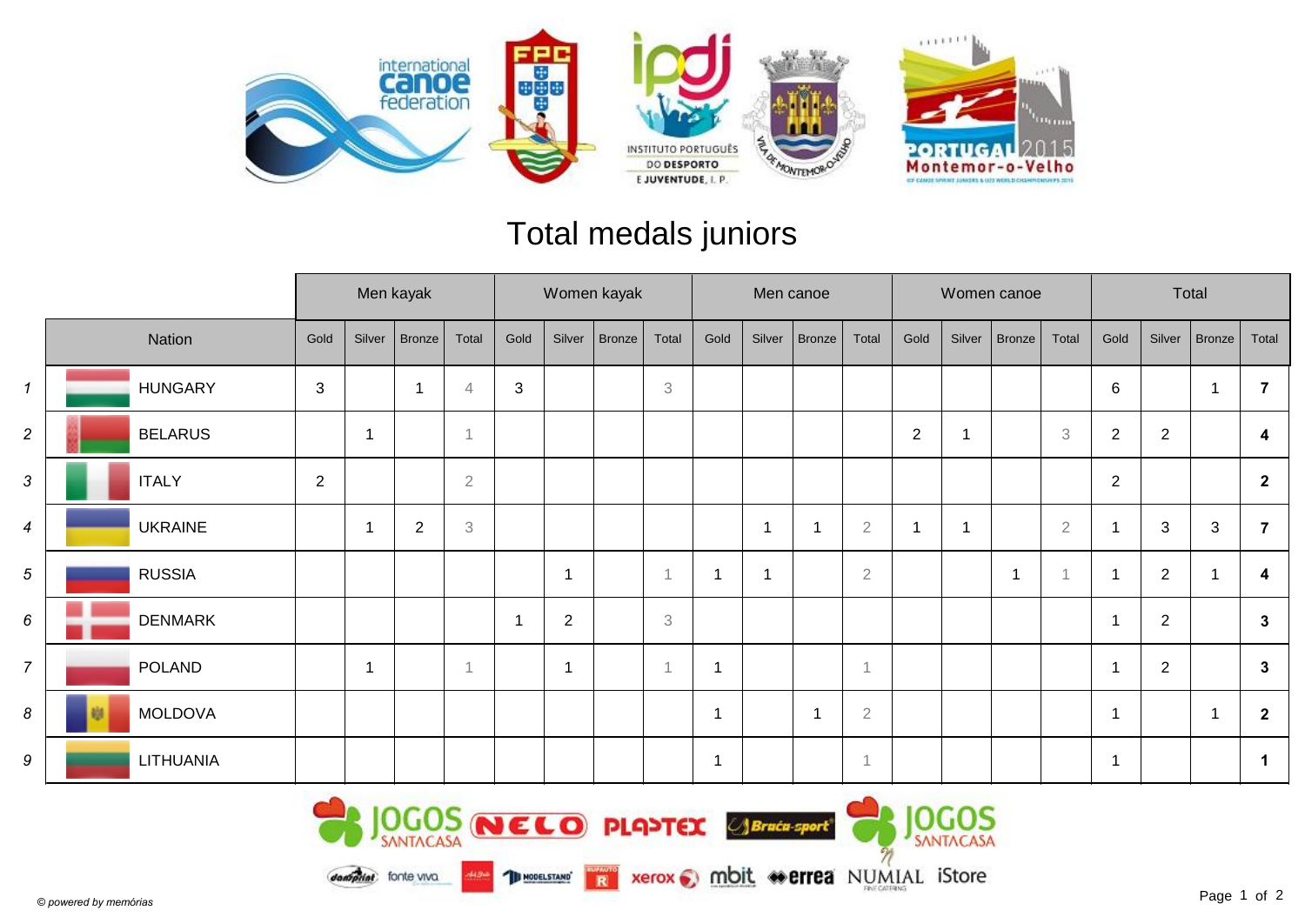

## Total medals juniors

|    |                                           | Men kayak |        | Women kayak   |       |      |        |              |                | Men canoe |              |               |                | Women canoe |        | Total  |                |      |                |                  |                |
|----|-------------------------------------------|-----------|--------|---------------|-------|------|--------|--------------|----------------|-----------|--------------|---------------|----------------|-------------|--------|--------|----------------|------|----------------|------------------|----------------|
|    | Nation                                    | Gold      | Silver | <b>Bronze</b> | Total | Gold | Silver | Bronze       | Total          | Gold      | Silver       | <b>Bronze</b> | Total          | Gold        | Silver | Bronze | Total          | Gold | Silver         | Bronze           | Total          |
| 10 | <b>UZBEKISTAN</b>                         |           |        |               |       |      |        |              |                |           | $\mathbf{1}$ |               | 1              |             |        | -1     | $\overline{2}$ |      | $\overline{2}$ |                  | $\mathbf{3}$   |
| 11 | <b>SPAIN</b><br>瘉                         |           |        |               |       |      |        |              |                |           |              |               | $\overline{1}$ |             |        |        |                |      | 1              |                  | $\overline{2}$ |
| 12 | <b>ROMANIA</b>                            |           |        |               |       |      |        |              |                |           | $\mathbf{1}$ |               | $\overline{1}$ |             |        |        |                |      | 1              |                  | $\overline{2}$ |
| 13 | 嫐<br><b>CROATIA</b>                       |           | -1     |               |       |      |        |              |                |           |              |               |                |             |        |        |                |      | 1              |                  | -1             |
| 14 | VZ<br><b>GREAT BRITAIN</b><br>$\boxtimes$ |           |        |               |       |      |        | $\sqrt{2}$   | $\overline{2}$ |           |              |               |                |             |        |        |                |      |                | $\boldsymbol{2}$ | $\mathbf{2}$   |
| 15 | <b>GERMANY</b>                            |           |        | -1            |       |      |        | $\mathbf{1}$ |                |           |              |               |                |             |        |        |                |      |                | $\boldsymbol{2}$ | $\overline{2}$ |
| 16 | <b>BULGARIA</b>                           |           |        |               |       |      |        |              |                |           |              |               | $\overline{1}$ |             |        |        |                |      |                | $\overline{1}$   |                |
| 17 | CANADA                                    |           |        |               |       |      |        |              |                |           |              |               |                |             |        | 1      |                |      |                | r.               |                |
| 18 | <b>MEXICO</b>                             |           |        |               |       |      |        | $\mathbf{1}$ |                |           |              |               |                |             |        |        |                |      |                | $\overline{1}$   |                |

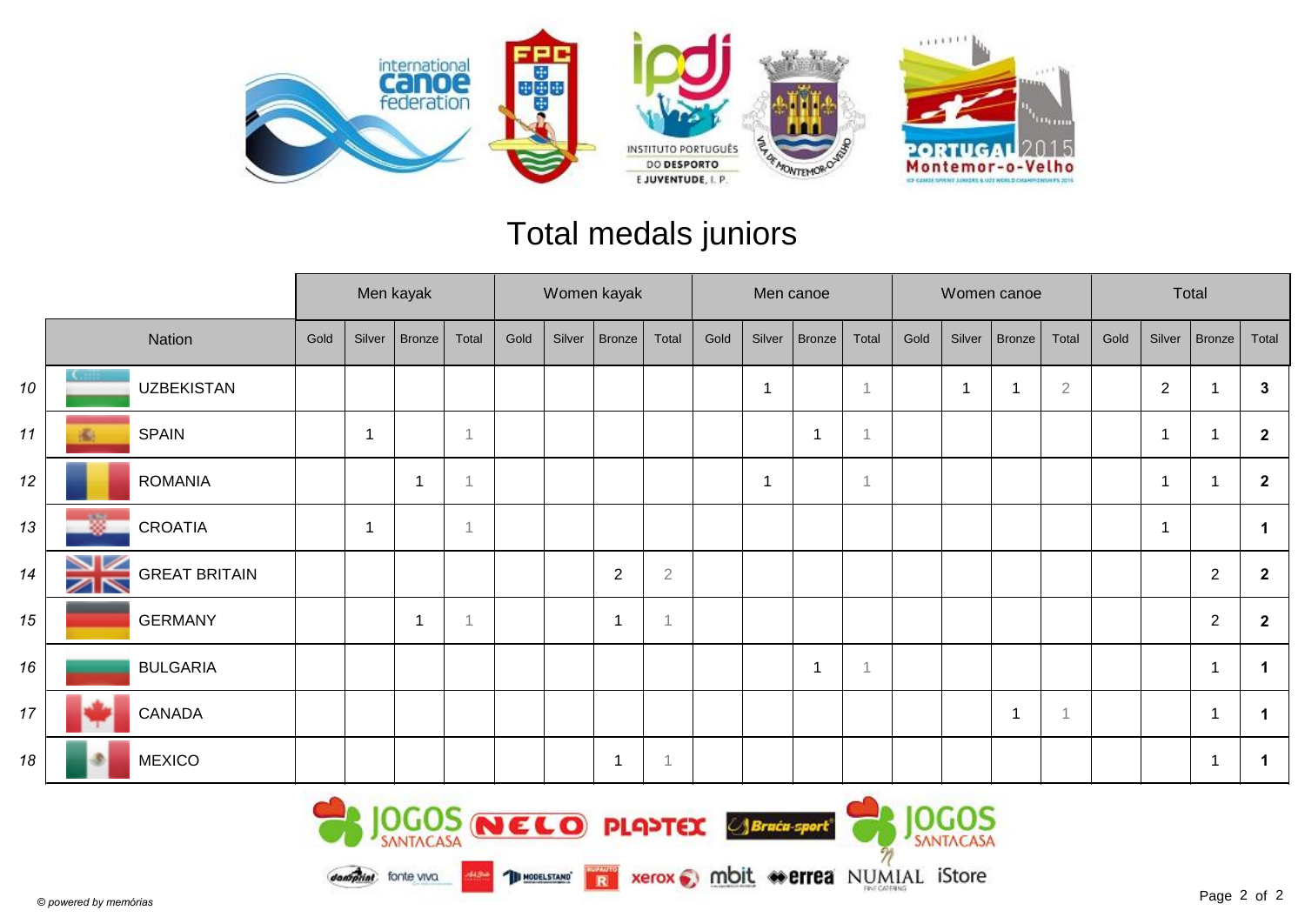

## Total medals under 23

|                |                       |                |                          | Men kayak |                | Women kayak    |                |                |                |                          | Men canoe    |               |                |              |                | Women canoe |                | Total                   |                          |                |              |
|----------------|-----------------------|----------------|--------------------------|-----------|----------------|----------------|----------------|----------------|----------------|--------------------------|--------------|---------------|----------------|--------------|----------------|-------------|----------------|-------------------------|--------------------------|----------------|--------------|
|                | Nation                | Gold           | Silver                   | Bronze    | Total          | Gold           | Silver         | Bronze         | Total          | Gold                     | Silver       | <b>Bronze</b> | Total          | Gold         | Silver         | Bronze      | Total          | Gold                    | Silver                   | $ $ Bronze $ $ | Total        |
| $\mathbf{1}$   | <b>HUNGARY</b>        |                |                          | 3         | $\,$ 5         | -1             | $\overline{1}$ |                | 3              |                          |              |               |                | $\mathbf{2}$ |                |             | 3              | 4                       | 3                        | 4              | 11           |
| $\overline{c}$ | <b>SPAIN</b>          | $\overline{2}$ |                          |           | $\overline{2}$ |                | $\overline{2}$ |                | $\overline{2}$ |                          |              |               |                |              |                |             |                | $\overline{2}$          | $\overline{2}$           |                | 4            |
| 3              | <b>GERMANY</b>        |                | $\overline{\phantom{a}}$ |           | $\overline{1}$ | $\overline{2}$ |                |                | $\overline{2}$ |                          |              |               |                |              |                |             |                | $\overline{2}$          |                          |                | 3            |
| $\overline{4}$ | <b>UKRAINE</b>        |                |                          |           |                |                |                |                |                | $\mathbf 2$              | -1           |               | 3              |              |                |             |                | $\overline{2}$          |                          |                | $\mathbf{3}$ |
| 5              | <b>RUSSIA</b>         |                |                          | 1         |                | $\overline{1}$ |                |                | 1              |                          | $\mathbf{1}$ |               | $\sqrt{2}$     |              | $\overline{1}$ |             | $\overline{1}$ | $\mathbf 1$             | $\overline{2}$           | $\overline{2}$ | 5            |
| 6              | <b>AUSTRALIA</b>      | -1             | 4                        |           | $\overline{2}$ |                |                | $\overline{2}$ | $\sqrt{2}$     |                          |              |               |                |              |                |             |                | $\mathbf{1}$            |                          | $\overline{2}$ | 4            |
| $\overline{7}$ | <b>CZECH REPUBLIC</b> |                | -1                       | -1        | $\overline{2}$ |                |                |                |                | -1                       |              | 1             | $\sqrt{2}$     |              |                |             |                | $\overline{\mathbf{1}}$ | $\overline{\phantom{a}}$ | $\overline{2}$ | 4            |
| 8              | <b>BELARUS</b>        |                |                          |           |                |                |                |                |                |                          | -1           |               |                |              |                | -1          | $\overline{2}$ | $\mathbf 1$             |                          |                | 3            |
| 9              | LITHUANIA             |                |                          |           |                |                |                |                |                | $\overline{\phantom{a}}$ |              |               | $\overline{1}$ |              |                |             |                | $\mathbf 1$             |                          |                |              |